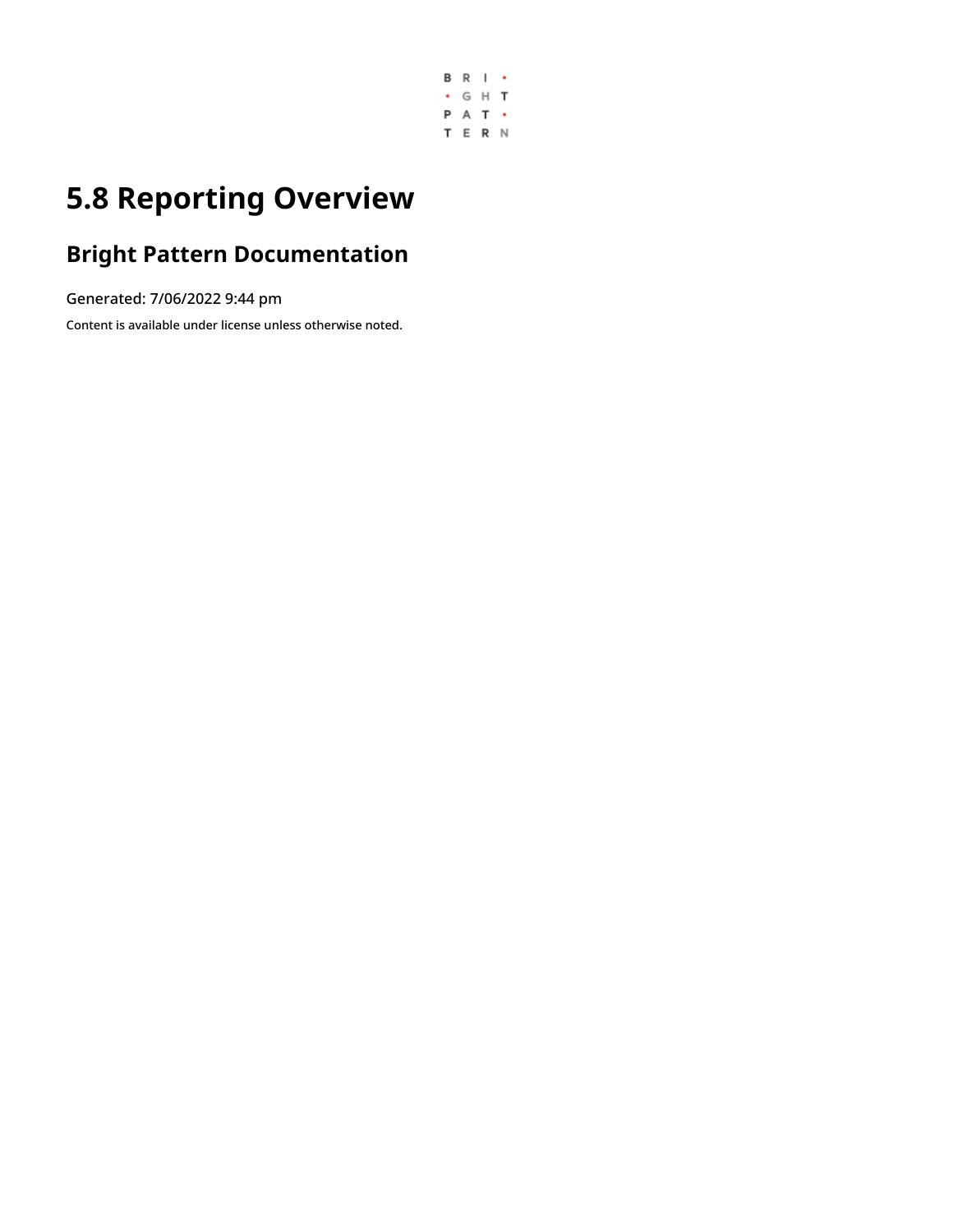# **Table of Contents**

<span id="page-1-0"></span>

| <b>Table of Contents</b>                                    | $\mathbf{2}$                     |
|-------------------------------------------------------------|----------------------------------|
| General Information About Access to Reports and Records     | $\overline{3}$                   |
| <b>Report Templates</b>                                     | $\overline{3}$                   |
| <b>Screen Properties</b>                                    | 4                                |
| Properties tab                                              | 4                                |
| Name<br>Category                                            | $\sqrt{5}$<br>$\bar{\bf 5}$      |
| Report template                                             | 5                                |
| Upload<br>Download                                          | $\overline{\bf 5}$<br>5          |
| Do not show in Reports section                              | $\overline{\bf 6}$               |
| Description<br>Parameters tab                               | $\overline{6}$<br>$\overline{6}$ |
| List of report parameters                                   | $\sqrt{6}$                       |
| Used In tab                                                 | $\overline{6}$                   |
| List of reports<br>Customize                                | 7<br>7                           |
| Schedule<br>Parameters tab                                  | $\bar{7}$<br>$\overline{7}$      |
| Email Delivery tab<br>FTP Delivery tab                      | $\bar{7}$<br>8                   |
| Delete                                                      | $\bf 8$                          |
| Add                                                         | $\bf 8$                          |
| <b>Reporting Settings</b>                                   | $\overline{8}$                   |
| <b>Screen Properties</b>                                    | $\overline{9}$                   |
| Reset time for daily statistics                             | $\overline{9}$                   |
| Agent info in directory<br>Service metrics in the directory | $\overline{9}$<br>$\overline{9}$ |
| <b>Historical Reporting Database</b>                        | 10                               |
| <b>WFM Reports</b>                                          | 10                               |
| <b>Report types</b>                                         | $\overline{11}$                  |
| Schedule                                                    | 11                               |
| Reporting interval                                          | 11                               |
| Deliver reports                                             | $\overline{11}$                  |
| Run time                                                    | $\overline{11}$                  |
| Delay                                                       | $\overline{11}$                  |
| Resend<br>On Demand                                         | 12<br>12                         |
| Time frame                                                  | 12                               |
| From/To                                                     | 12                               |
| Run at                                                      | 12                               |
| Delivery                                                    | $\overline{12}$                  |
| <b>Transport Protocol</b>                                   | 13                               |
| FTP/SFTP Server hostname                                    | 13                               |
| Destination and file folder name<br>FTP Username            | 13<br>13                         |
| FTP Password                                                | 13                               |
| <b>Test connection</b>                                      | 13                               |
| <b>Teleopti WFM Reports</b>                                 | 13                               |
| <b>Report Types</b>                                         | 13                               |
| Schedule                                                    | 14                               |
| Reporting interval                                          | 14                               |
| Deliver reports                                             | 14                               |
| Run time                                                    | 14                               |
| On demand                                                   | 14                               |
| Teleopti WFM On Demand report settings<br>Time frame        | 14<br>14                         |
| From/To                                                     | 14                               |
| Run at                                                      | 15<br>15                         |
| Delivery<br><b>Transport Protocol</b>                       | 15                               |
| FTP/SFTP Server hostname                                    | 15                               |
| Destination folder and file name<br>FTP username            | 15<br>15                         |
| FTP password                                                | $\overline{15}$                  |
| Test connection                                             | 15                               |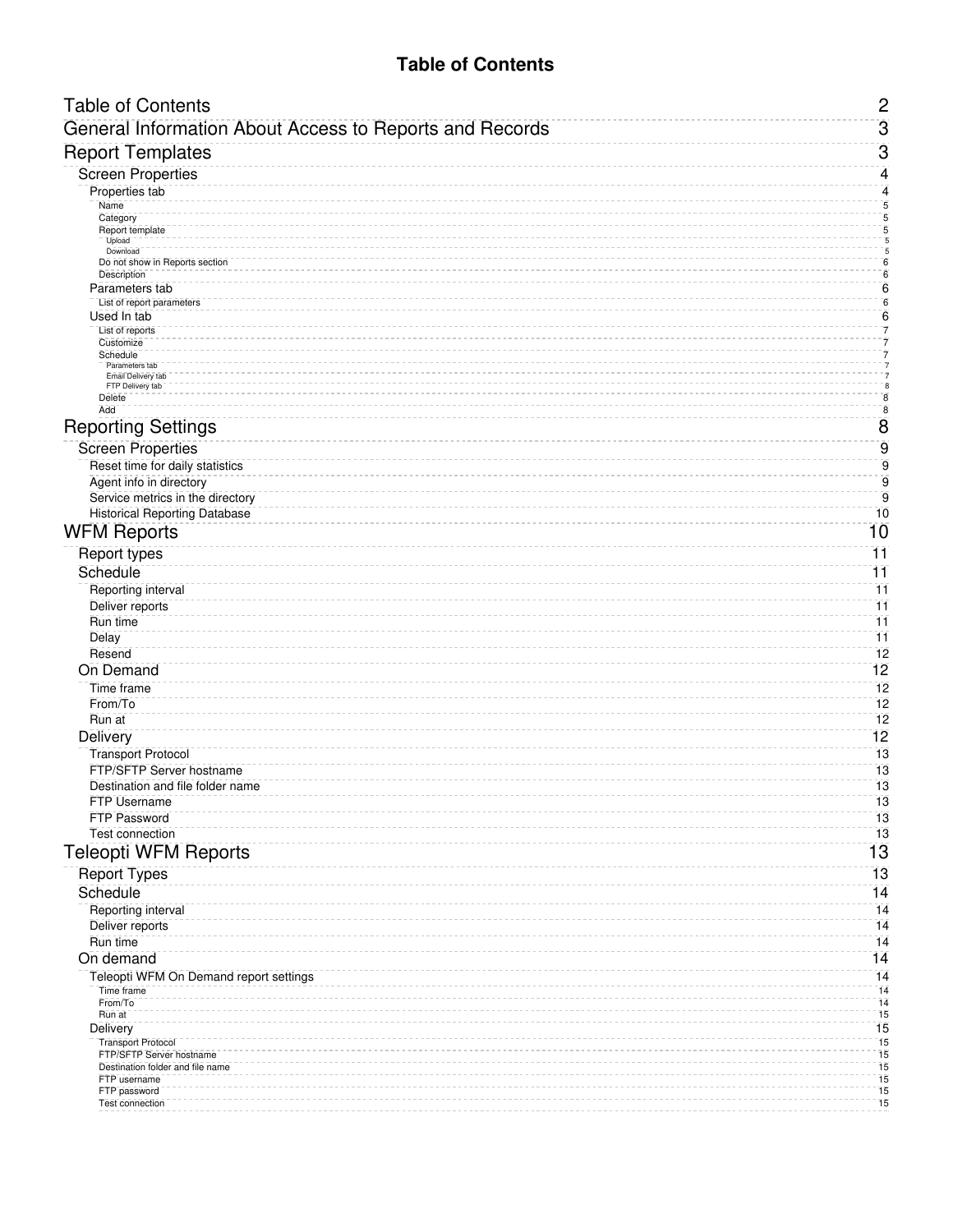# <span id="page-2-0"></span>**General Information About Access to Reports and Records**

The web application that you use to access reports and call recordings is called*Contact Center Administrator*. For general information about this application, see the *Contact Center [Administrator](https://help.brightpattern.com/5.8:Contact-center-administrator-guide/Reporting/Overview/?action=html-localimages-export#topic_contact-center-administrator-guide.2Fpurpose) Guide*.

To generate and view reports or to access interaction records, log into Contact Center Administrator and select the *Reports* view from the upper bar menu.

Note that depending on the tasks you are going to perform, you must have an assigned role that contains some or all of the following privileges: *View historical reports*, *View interaction records*, *Listen to call recordings and view chat transcripts*, and *Grade interactions*. For more information about role definition and assignment to users, see sections [Roles](https://help.brightpattern.com/5.8:Contact-center-administrator-guide/Reporting/Overview/?action=html-localimages-export#topic_contact-center-administrator-guide.2Froles) and [Users](https://help.brightpattern.com/5.8:Contact-center-administrator-guide/Reporting/Overview/?action=html-localimages-export#topic_contact-center-administrator-guide.2Fusers) of the *Contact Center Administrator Guide*.

- To generate and view reports, from the menu on the left, select the**Reports** option. See section Report Generation for more [information.](https://help.brightpattern.com/5.8:Contact-center-administrator-guide/Reporting/Overview/?action=html-localimages-export#topic_reporting-reference-guide.2Freportgeneration)
- To search for interaction records, as well as to review and grade call recordings, chat transcripts and email replies, select the [Interaction](https://help.brightpattern.com/5.8:Contact-center-administrator-guide/Reporting/Overview/?action=html-localimages-export#topic_reporting-reference-guide.2Finteractionrecordssearch) Records tab at the top of the screen. See section Interaction Records Search for more information.
- To search for agent activities and review corresponding screen recordings, from the menu on the left, select the **Agent Timeline** option. See section Agent [Activity](https://help.brightpattern.com/5.8:Contact-center-administrator-guide/Reporting/Overview/?action=html-localimages-export#topic_reporting-reference-guide.2Fagentactivitysearch) Search for more information.

# <span id="page-2-1"></span>**Report Templates**

Bright Pattern Contact Center provides a number of reports for evaluating the performance of agents and agent teams as well as assessing the efficiency of contact center services and scenarios. These reports are developed using Jaspersoft reporting tools. They can be generated and viewed directly in the Contact Center Administrator application. For detailed information about the metrics provided in these reports, see the corresponding sections of the *Bright Pattern Contact Center [Reporting](https://help.brightpattern.com/5.8:Contact-center-administrator-guide/Reporting/Overview/?action=html-localimages-export#topic_reporting-reference-guide.2Fpurpose) Reference Guide*.

If these predefined reports do not completely cover the reporting needs of your contact center, you can create custom reports. To create such reports, refer to the detailed descriptions of the historical data that is collected and stored in the Bright Pattern Contact Center Reporting Database, which are found in the *Bright Pattern Contact Center Reporting Database [Specification](https://help.brightpattern.com/5.8:Contact-center-administrator-guide/Reporting/Overview/?action=html-localimages-export#topic_reporting-database-specification.2Fpurpose)*.

Any SQL-based reporting application can be used to create, generate, and view custom reports. However, using the TIBCO Jaspersoft Studio application to create your custom reports enables you to (1) reuse the predefined report templates making modifications where necessary, and (2) generate and view such reports directly in the Contact Center Administrator application in the same way that you generate and view the predefined reports. You can find detailed [instructions](https://help.brightpattern.com/5.8:Contact-center-administrator-guide/Reporting/Overview/?action=html-localimages-export#topic_custom-reporting-tutorial.2Fpurpose) on how to configure Jaspersoft Studio for creating custom report templates in the *Custom Reporting Tutorial*.

**Note:** Jaspersoft has two different tools for report development, iReport Designer and Jaspersoft Studio. Only Jaspersoft Studio is supported as the tool for the creation of custom report templates for your Bright Pattern Contact Center solution.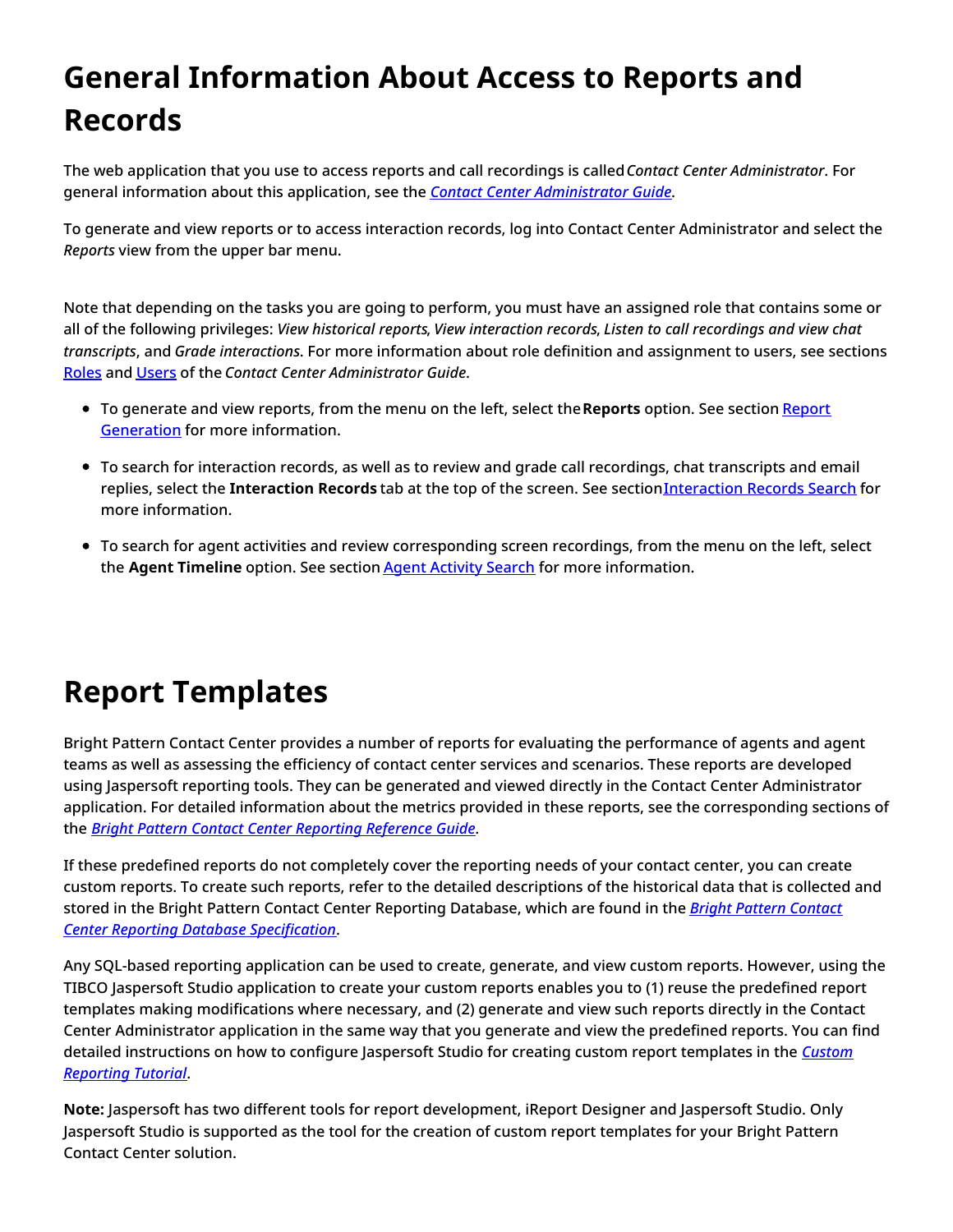To work with the predefined- and Jaspersoft Studio-based custom report templates, select the**Report Templates** option from the *Reporting* menu. Both the predefined and the previously uploaded custom report templates will appear in the list view. Click the button with the "+" sign to define and upload a new report template.

| Q Search                        |                                                  |                           |                  |                               |                                                                 |                | Powered by Bright Pattern |
|---------------------------------|--------------------------------------------------|---------------------------|------------------|-------------------------------|-----------------------------------------------------------------|----------------|---------------------------|
|                                 | Report Templates >> Agent Activity >> Properties |                           |                  |                               |                                                                 |                |                           |
| Users & Teams                   |                                                  |                           |                  |                               |                                                                 |                |                           |
| $\triangleright$ Directory      | $\alpha$                                         | <b>43 entries</b>         |                  | <b>Properties</b>             | <b>Parameters</b>                                               | <b>Used In</b> |                           |
| Scenario Entries                | Name $\sim$                                      | Category                  |                  |                               |                                                                 |                |                           |
| $\blacktriangleright$ Scenarios | <b>Actual Evals</b>                              | <b>Evaluation Reports</b> |                  |                               |                                                                 |                |                           |
| <b>Workflows</b>                | <b>Actual Evals (CSV)</b>                        | <b>Evaluation Reports</b> | Name:            |                               | <b>Agent Activity</b>                                           |                |                           |
| <b>Services &amp; Campaigns</b> | <b>Agent Activity</b>                            | Agent/Team Reports        | Category:        |                               | <b>Agent/Team Reports</b>                                       | $\checkmark$   |                           |
| Lists                           | Agent Activity (CSV)                             | Agent/Team Reports        |                  |                               |                                                                 | download       |                           |
| <b>Do Not Call Lists</b>        | <b>Agent Email</b>                               | Agent/Team Reports        | Report template: |                               | agent_activity.jrxml                                            |                |                           |
| $\blacktriangleright$ Tasks     | Agent Login/Logout                               | Agent/Team Reports        | Do not show in   |                               | $\Box$                                                          |                |                           |
| Case & Contact Management       | Agent Performance                                | Agent/Team Reports        | Reports section: |                               |                                                                 |                |                           |
| Call Center Configuration       | Agent Performance By Tea Agent/Team Reports      |                           | Description:     |                               |                                                                 |                |                           |
| ▶ Quality Management            | <b>Agent Time Allocation</b>                     | <b>Agent/Team Reports</b> |                  |                               | This report provides detailed records of activities of selected |                |                           |
| $\blacktriangledown$ Reporting  | <b>All Question Comments</b>                     | <b>Evaluation Reports</b> |                  | agents in chronological order |                                                                 |                |                           |
| <b>Report Templates</b>         | Answer Frequency                                 | <b>Evaluation Reports</b> |                  |                               |                                                                 |                |                           |
|                                 | <b>Call Detail</b>                               | Agent/Team Reports        |                  |                               |                                                                 |                |                           |
| <b>Reporting Settings</b>       | Call Detail (CSV)                                | Agent/Team Reports        |                  |                               |                                                                 |                |                           |
| <b>WFM Reports</b>              | Campaign In Time                                 | <b>Outbound Reports</b>   |                  |                               |                                                                 |                |                           |
| $\blacktriangleright$ Custom    | <b>Daily Concurrent Users</b>                    | <b>Usage Reports</b>      |                  |                               |                                                                 |                |                           |
| $\blacktriangleright$ Security  | <b>Dispositions In Time</b>                      | Service Reports           |                  |                               |                                                                 |                |                           |
|                                 | <b>Email Detail</b>                              | Agent/Team Reports        |                  |                               |                                                                 |                |                           |
|                                 | <b>Email Service</b>                             | Service Reports           |                  |                               |                                                                 |                |                           |
|                                 | Hourly Concurrent Users L Usage Reports          |                           |                  |                               |                                                                 |                |                           |
|                                 | <b>Internal Chats</b>                            | Agent/Team Reports        |                  |                               |                                                                 |                |                           |
|                                 | Intra-Team by service                            | Agent/Team Reports        |                  |                               |                                                                 |                |                           |
|                                 | Intra-Team Performance                           | Agent/Team Reports        |                  |                               |                                                                 |                |                           |
|                                 | <b>Monthly Concurrent Users</b>                  | <b>Usage Reports</b>      |                  |                               |                                                                 |                |                           |
|                                 | Monthly Concurrent Users                         | <b>Usage Reports</b>      |                  |                               |                                                                 |                |                           |
|                                 | Question Averages                                | <b>Evaluation Reports</b> |                  |                               |                                                                 |                |                           |
|                                 | <b>Requested Skills</b>                          | Service Reports           |                  |                               |                                                                 |                |                           |
|                                 | <b>Scenario Block Disconnects</b>                | Scenario Reports          |                  |                               |                                                                 |                |                           |
|                                 | Scenario Block Execution F Scenario Reports      |                           |                  |                               |                                                                 |                |                           |
|                                 | Service In Time                                  | Service Reports           |                  |                               |                                                                 |                |                           |
|                                 |                                                  |                           |                  |                               |                                                                 |                |                           |
|                                 | +<br>$\times$                                    |                           |                  |                               | <b>Apply</b><br><b>Reset</b>                                    |                |                           |

Reporting > Report Templates

# <span id="page-3-0"></span>**Screen Properties**

The *Report Templates* screen properties are organized into three tabs, and they are described as follows.

# <span id="page-3-1"></span>**Properties tab**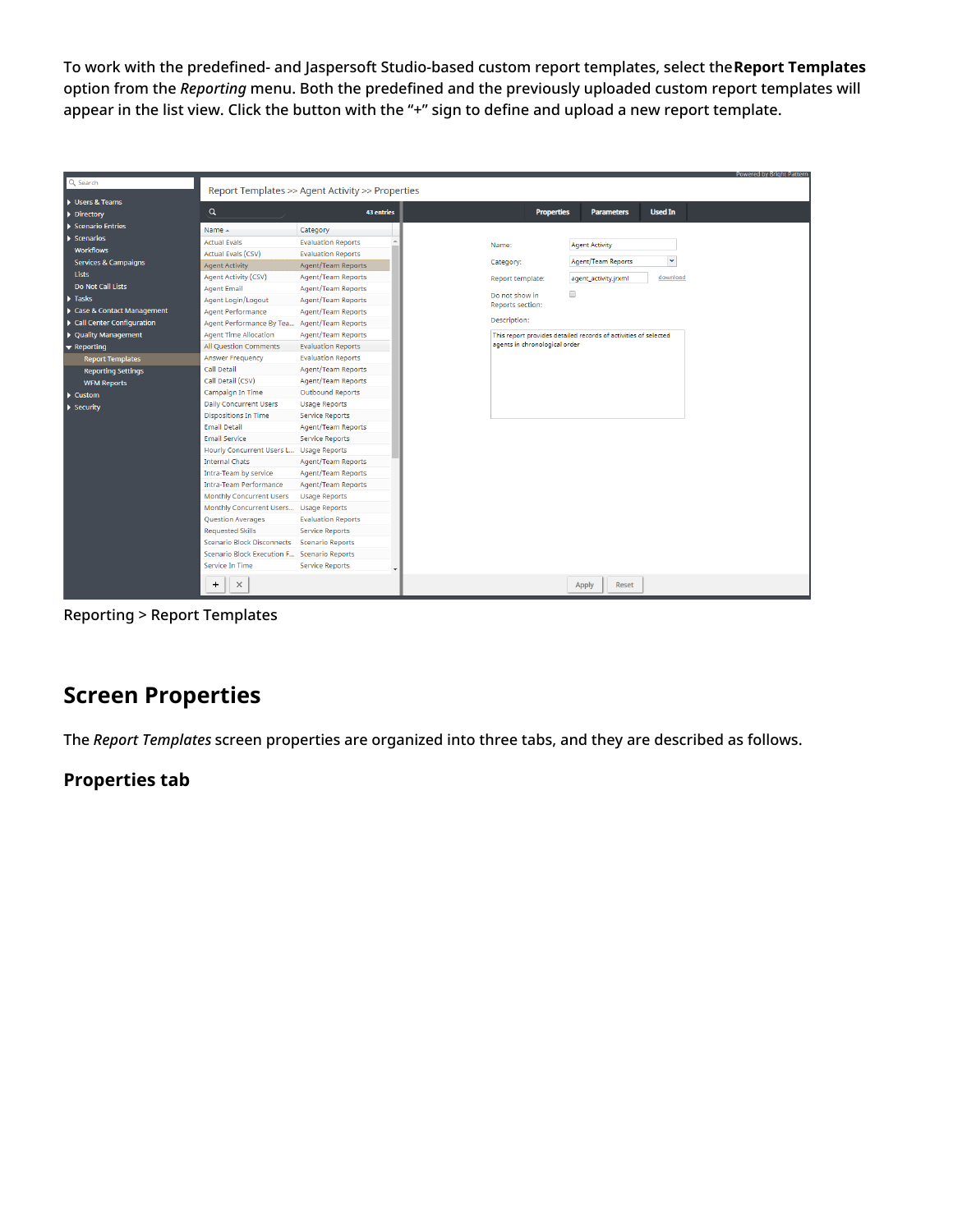| <b>Properties</b>                                                                                | <b>Parameters</b>     | <b>Used In</b> |
|--------------------------------------------------------------------------------------------------|-----------------------|----------------|
|                                                                                                  |                       |                |
| Name:                                                                                            | <b>Agent Activity</b> |                |
| Category:                                                                                        | Agent/Team Reports    | v              |
| Report template:                                                                                 | agent_activity.jrxml  | download       |
| Do not show in<br>Reports section:                                                               |                       |                |
| Description:                                                                                     |                       |                |
| This report provides detailed records of activities of selected<br>agents in chronological order |                       |                |

#### Properties tab

#### <span id="page-4-0"></span>**Name**

Assign a name to this report template. The *Name* parameter is mandatory.

#### <span id="page-4-1"></span>**Category**

Select the report category. The *Category* parameter is mandatory. If your custom report does not logically fit in any of the available categories, you can define a new category by selecting the **Manage categories** option.

#### <span id="page-4-2"></span>**Report template**

#### <span id="page-4-3"></span>**Upload**

To define a new report template, click**upload**.

Files that you upload must have a file extension of*.jrxml* or *.bpxml*.

JRXML report templates are created and modified in the TIBCO Jaspersoft Studio application. If your report is based on several *jrxml* files, they must be packaged into a zip file for upload, and the master file that links all other files into a single report template must have the suffix *\_master*.

#### <span id="page-4-4"></span>**Download**

To download a report template, click **download**.

Files that you download are available with either the *.jrxml* or *.bpxml* file extension. Only CSV reports have the *.bpxml* file extension. For more information on creating [custom](https://help.brightpattern.com/5.8:Contact-center-administrator-guide/Reporting/Overview/?action=html-localimages-export#topic_custom-reporting-tutorial.2Foverview) CSV reports in BPXML format, see the *Custom Reporting Tutorial*.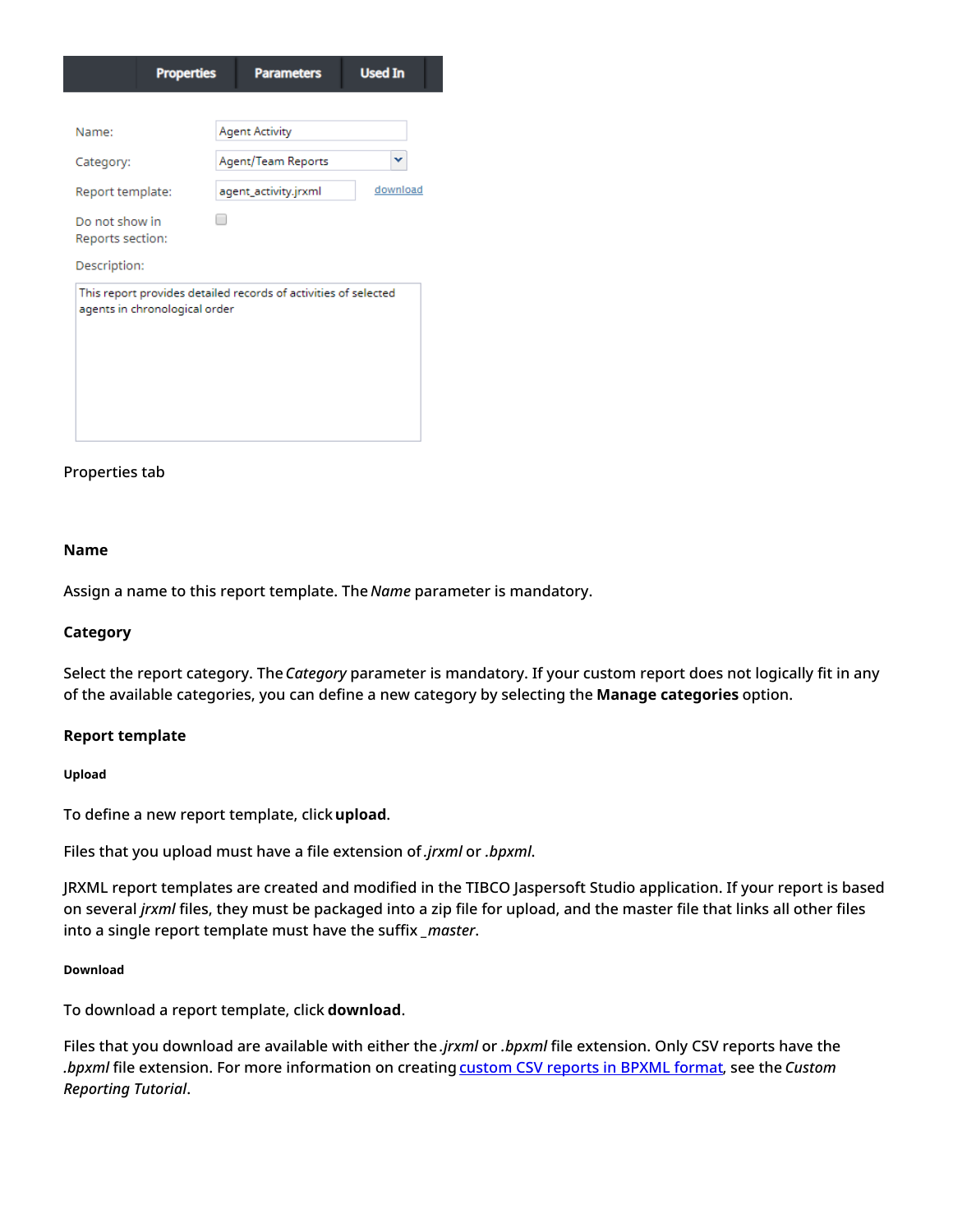If you wish to create a new custom report via the modification of an existing template, you can export the desired template by selecting it from the list and clicking **download**. If the desired existing template consists of several files, they will be downloaded in a zip file, and the master file that links all other files into a single report template will have the suffix *\_master*.

#### <span id="page-5-0"></span>**Do not show in Reports section**

This property indicates whether this report shall appear in the menu of reports available for generating and viewing in the Contact Center Administrator application. You can select this option if the given report is only intended for scheduled generation and distribution. See section *Scheduled Reports* for more information.

#### <span id="page-5-1"></span>**Description**

Use the *Description* field to provide additional information about this report (e.g., its main purpose and intended audience).

### <span id="page-5-2"></span>**Parameters tab**



#### Parameters tab

#### <span id="page-5-3"></span>**List of report parameters**

The *List of report parameters* must be specified for the generation of this report. These are read-only.

#### <span id="page-5-4"></span>**Used In tab**

The *Used In* tab displays what reports a report template is being used in. Additionally, you may configure the following from this tab.



#### Used In tab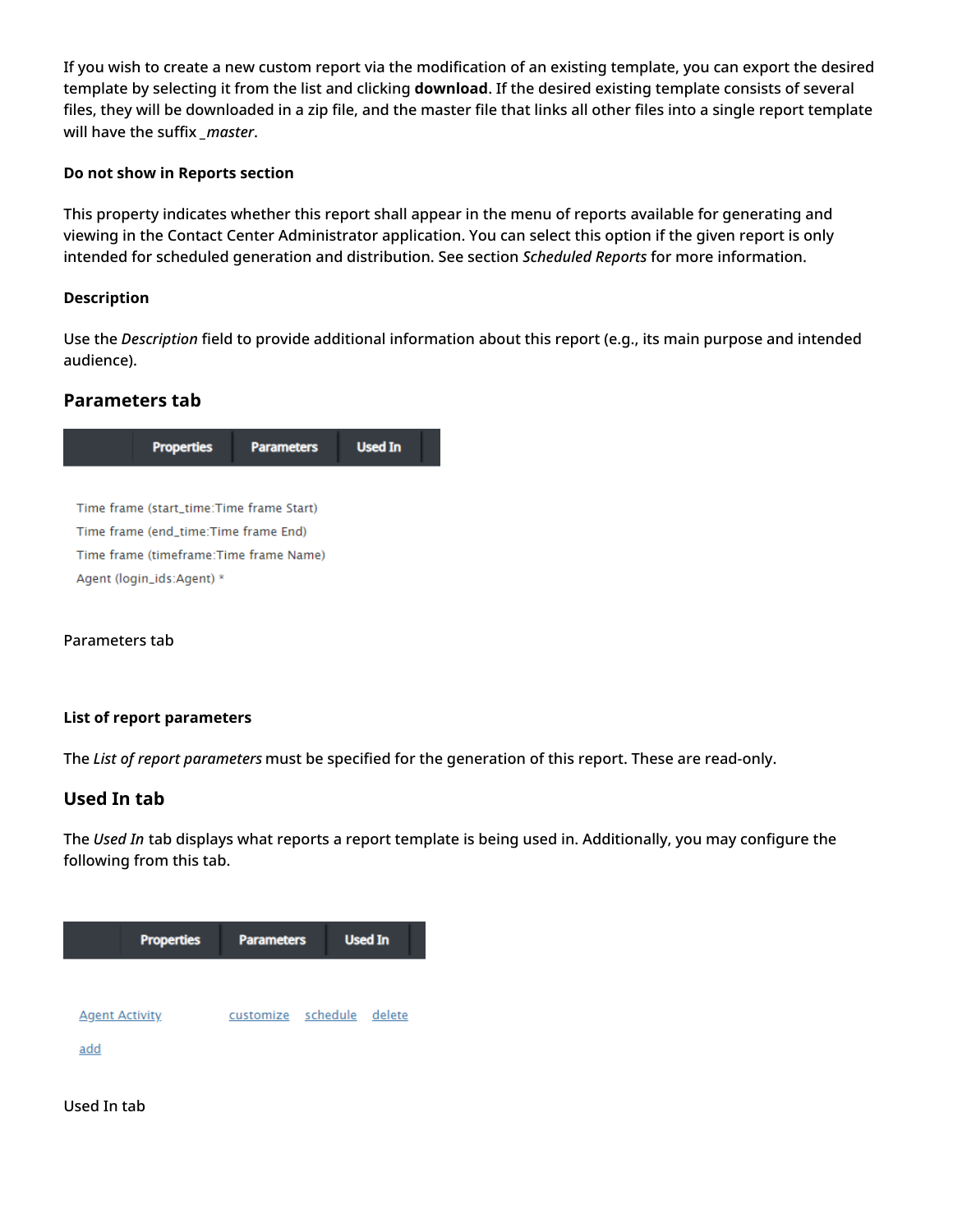#### <span id="page-6-0"></span>**List of reports**

The *list of reports* displays the names of the reports that the report template is used in.

#### <span id="page-6-1"></span>**Customize**

Selecting *customize* launches the Report [Customizer](https://help.brightpattern.com/5.8:Reporting-reference-guide/ReportGeneration#How_to_Customize_Reports) application. From here, you may make changes to the report columns, including rearranging them, resizing them, deleting them, and so forth.

#### <span id="page-6-2"></span>**Schedule**

When selected, *schedule* pops a window that allows you to configure specific dates and times your report will run, as well as delivery options.

|                           | <b>Parameters</b>                                            | <b>Email Delivery</b> |        | <b>FTP Delivery</b> |  |
|---------------------------|--------------------------------------------------------------|-----------------------|--------|---------------------|--|
| Enabled:                  | □                                                            |                       |        |                     |  |
| <b>Report Schedule:</b>   |                                                              |                       |        |                     |  |
| Recurrence:               | $\bigcirc$ Hourly<br><b>O</b> Daily<br>○ Weekly<br>O Monthly |                       |        |                     |  |
| Run at:                   | 12:00 AM                                                     | -08:00 PST8PDT        |        | ×                   |  |
| <b>Report Parameters:</b> |                                                              |                       |        |                     |  |
| Time frame:               | This week (since Monday)                                     | ×                     |        |                     |  |
| Agent:                    | Ayumi Ono and 9 more                                         | ×                     |        |                     |  |
|                           |                                                              | Apply                 | Cancel |                     |  |

Report scheduler

#### <span id="page-6-3"></span>**Parameters tab**

<span id="page-6-4"></span>When the **Enabled** option is selected, the *Parameters* tab allows you to configure both a report generation schedule (e.g., recurrence and *run at* time) and report generation parameters (e.g., a set time frame like "This week" and other details).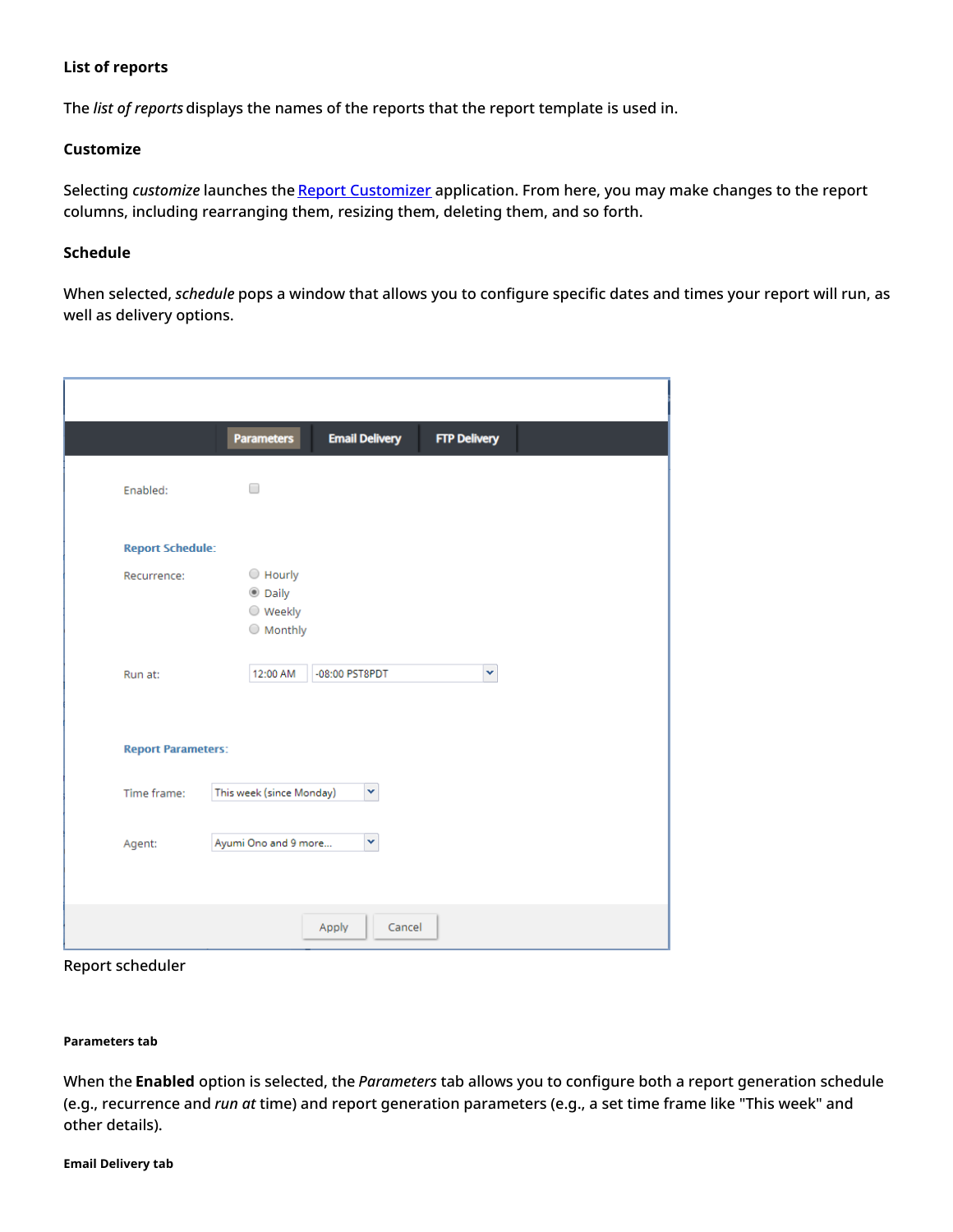When the **Deliver report via email** option is selected, the *Email Delivery* tab allows the system to automatically email scheduled reports; report formats include PDF, Excel, CSV, and text. Additionally, variables of the *\$(varname)* format may be used in the *Subject* field and *Message* field. Note that in order for your email to be sent, you will need to configure **[SMTP](https://help.brightpattern.com/5.8:Contact-center-administrator-guide/EmailSettings#SMTP_Configuration)** settings.

#### <span id="page-7-0"></span>**FTP Delivery tab**

When the **Deliver report va FTP/SFTP** option is selected, the *FTP Delivery* tab allows the system to automatically deliver scheduled reports to your FTP/SFTP server; report formats include PDF, Excel, CSV, and text. Additionally, variables of the *\$(varname)* format may be used in the *Destination folder and file name* field.

#### <span id="page-7-1"></span>**Delete**

When selected, the *delete* option deletes the report associated with the report template. Note that a confirmation window will pop before the report is deleted.

#### <span id="page-7-2"></span>**Add**

The *add* option allows you to create a new report from this report template. After clicking**add**, a dialog window will pop and you will name and describe the new report.

| Save report: Agent Activity  |                                                                                                                              |  |  |  |  |  |
|------------------------------|------------------------------------------------------------------------------------------------------------------------------|--|--|--|--|--|
|                              |                                                                                                                              |  |  |  |  |  |
| Report name:<br>Description: | <b>Agent Activity</b><br>This report provides detailed<br>records of activities of selected<br>agents in chronological order |  |  |  |  |  |
|                              | Cancel<br>OK                                                                                                                 |  |  |  |  |  |

Create a new report from a report template

# <span id="page-7-3"></span>**Reporting Settings**

The reporting settings control various general aspects of collection and retrieval of reporting data. For settings related to specific reports, see section Report [Templates](https://help.brightpattern.com/5.8:Contact-center-administrator-guide/Reporting/Overview/?action=html-localimages-export#topic_contact-center-administrator-guide.2Freporttemplates).

To view and edit reporting settings, select **Reporting Settings** from the *Reporting* menu.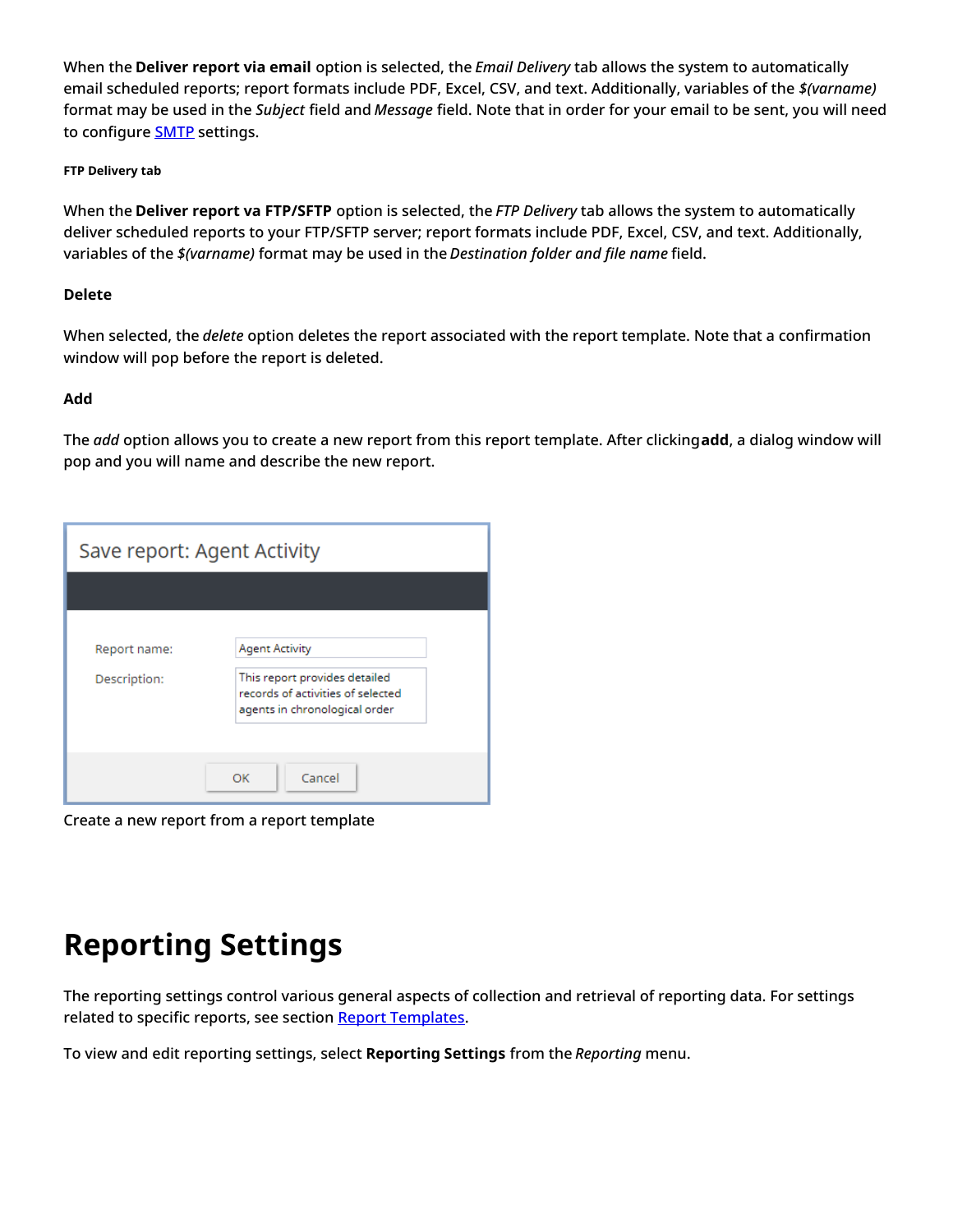| Reset time for daily statistics:     | 12:00 AM                 | -04:00 America/Blanc-Sablon | v |
|--------------------------------------|--------------------------|-----------------------------|---|
| <b>Agent info in directory</b>       |                          |                             |   |
|                                      | Show agents states       |                             |   |
|                                      | $\bigcirc$ Show presence |                             |   |
|                                      |                          |                             |   |
| <b>Service metrics in directory</b>  |                          |                             |   |
| Primary:                             | <b>IN EWT</b>            | $\checkmark$                |   |
| Secondary:                           | IN Svc Level %           | ×                           |   |
| <b>Historical Reporting Database</b> |                          |                             |   |
| Database server:                     |                          |                             |   |
| Database name:                       | sp_example_com_reporting |                             |   |
| Username:                            | sp_rep_user              |                             |   |
| Password:                            |                          |                             |   |
|                                      |                          |                             |   |

Reporting > Reporting Settings

# <span id="page-8-0"></span>**Screen Properties**

The *Reporting Settings* screen properties are described as follows.

#### <span id="page-8-1"></span>**Reset time for daily statistics**

This property sets the time when the statistical day in your contact center begins (i.e., the moment when all statistics accumulated for a day will be reset to zero values). Most of the cumulative real-time metrics are calculated since the reset time. For more [information,](https://help.brightpattern.com/5.8:Contact-center-administrator-guide/Reporting/Overview/?action=html-localimages-export#topic_supervisor-guide.2Fpurpose) see the description of real-time metrics in the *Bright Pattern Contact Center Supervisor Guide*.

If possible, select the time when all services of your contact center are normally closed. For 24/7 operations, select the time when you expect the least amount of traffic.

# <span id="page-8-2"></span>**Agent info in directory**

If the display of real-time reporting data in the Agent Desktop directory is enabled for your contact center by the service provider, this setting allows you to choose what type of information the directory will show for the agents. You can either show [presence](https://help.brightpattern.com/5.8:Agent-guide/Tutorials/Calls/HowtoUsetheDirectory#Presence_Icons) or actual agent [states](https://help.brightpattern.com/5.8:Agent-guide/Tutorials/Calls/HowtoUsetheDirectory#Agent_State_Icons) with time in state and Not Ready reasons.

Note that for the business users (non-agents), the Directory will always show [presence](https://help.brightpattern.com/5.8:Agent-guide/Tutorials/Calls/HowtoUsetheDirectory#Presence_Icons).

#### <span id="page-8-3"></span>**Service metrics in the directory**

If the display of real-time reporting data in the Agent Desktop directory is allowed for your contact center, this setting allows Agent Desktop directories to display the current values of up to two (i.e., a *Primary* and a *Secondary*) of the following real-time metrics for voice and chat scenario entries that can be seen via the directory.

- **IN [Waiting](https://help.brightpattern.com/5.8:Reporting-reference-guide/AllMetrics#Inbound_Interactions_Currently_in_Queue_.28IN_Waiting.29)**
- **IN Max [Wait](https://help.brightpattern.com/5.8:Reporting-reference-guide/AllMetrics#Max_Inbound_Wait_Time_.28IN_Max_Wait.29)**
- IN [EWT](https://help.brightpattern.com/5.8:Reporting-reference-guide/AllMetrics#Estimated_Wait_Time_.28IN_EWT.29)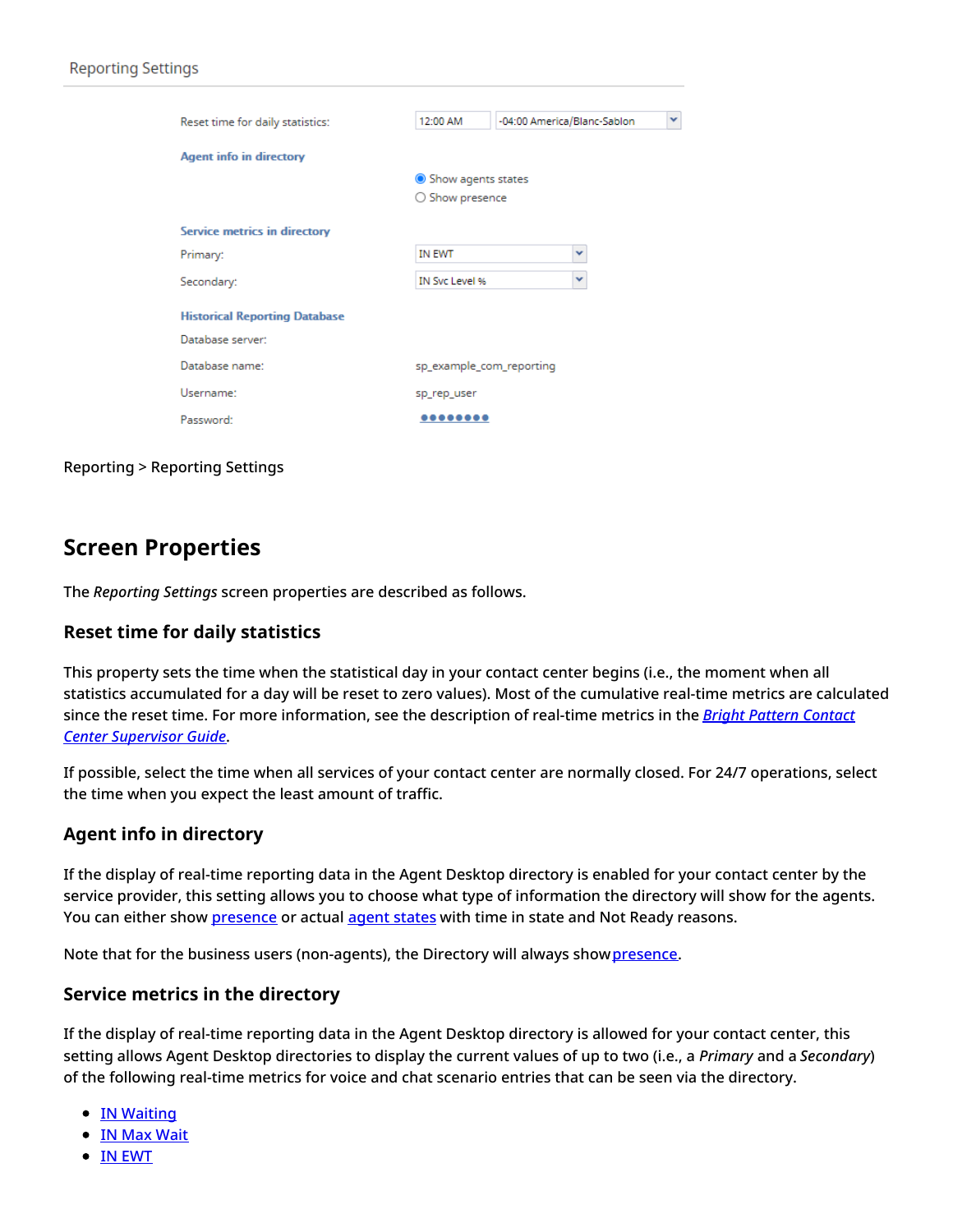- **In Svc [Level](https://help.brightpattern.com/5.8:Reporting-reference-guide/AllMetrics#Percentage_of_Inbound_Interactions_Answered_in_Service_Level_Over_the_Day_.28IN_Svc_Level_Day_.25.29) %**
- [Ready](https://help.brightpattern.com/5.8:Reporting-reference-guide/AllMetrics#Agents_Ready_.28Ready.29)
- [Logged](https://help.brightpattern.com/5.8:Reporting-reference-guide/AllMetrics#Logged-in_Agents_.28Logged_In.29) In

Note: Metrics will be shown for the service associated with the given senario entry. For scenario entries that have no service association, no metrics will be shown.

### <span id="page-9-0"></span>**Historical Reporting Database**

Setting the *Historical Reporting Database* property provides information that you need in order to access your Reporting Database directly (e.g., if you intend to use a third-party reporting tool for custom reporting or ad-hoc queries). These settings are initially configured at the service provider level. The *Database server* host name, the *Database name*, and the *Username* cannot be changed. You can change the*Password* and then use the username with this new password for direct access to the database. If you cannot connect using this method, check with your service provider to see if there are additional conditions set for accessing the reporting database.

# <span id="page-9-1"></span>**WFM Reports**

Bright Pattern Contact Center supports integrations with the Aspect WFM (workforce management) application. These applications provide a number of automatically generated reports for workforce scheduling and real-time monitoring of agents' adherence to work schedules. WFM reports may be scheduled on a set interval or on an asneeded basis.

For more information regarding integrating a WFM account, see section [Integration](https://help.brightpattern.com/5.8:Contact-center-administrator-guide/IntegrationAccounts#WFM_Integration) Accounts.

Note that in order to generate WFM reports, this capability must be enabled for your contact center by the service provider.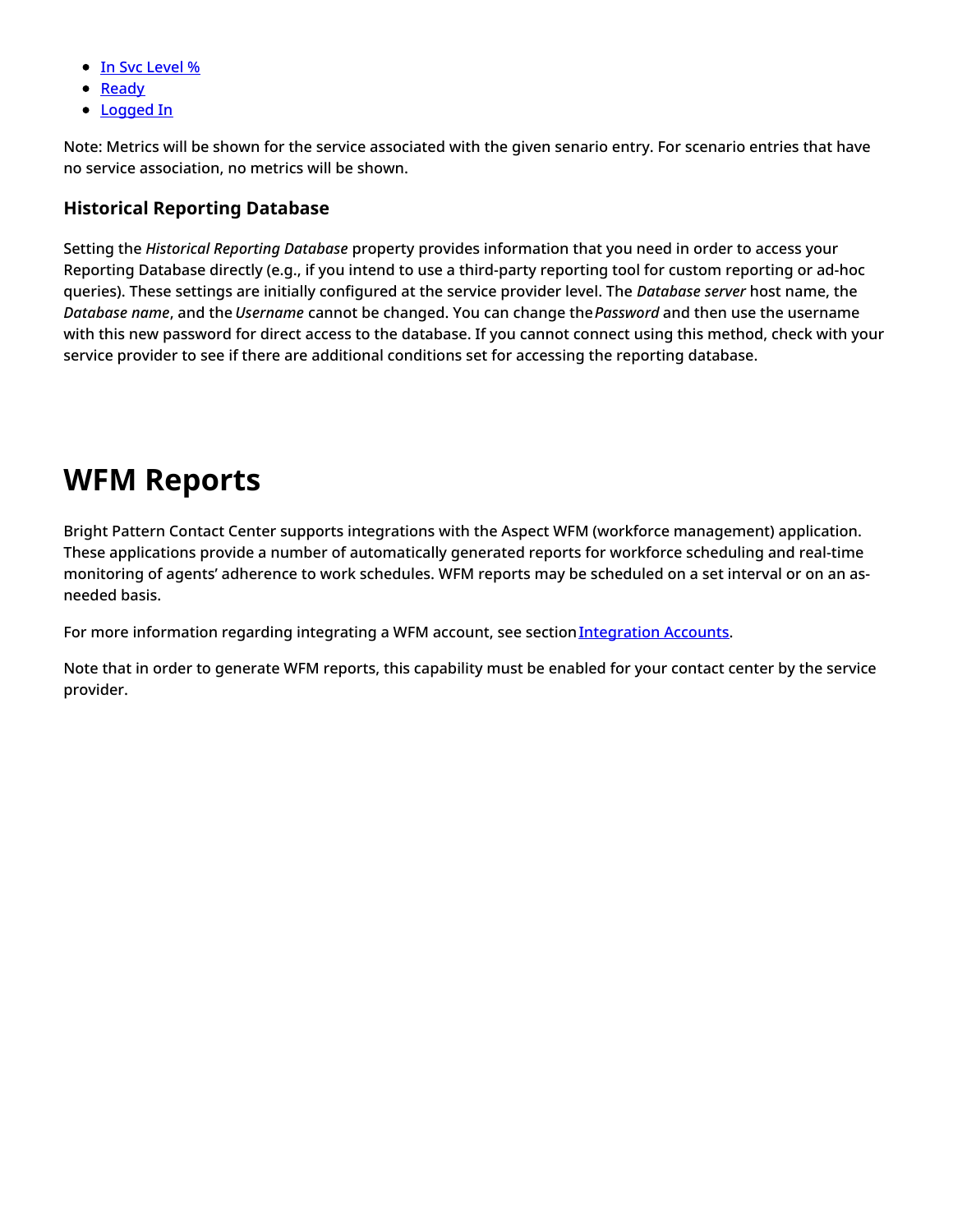| Q Search                               |                                   | Powered by Bright Pattern                              |
|----------------------------------------|-----------------------------------|--------------------------------------------------------|
|                                        | <b>WFM Reports</b>                |                                                        |
| $\blacktriangleright$ Users & Teams    |                                   |                                                        |
| →<br>← Directory<br>← Scenario Entries |                                   |                                                        |
|                                        | Report types:                     | <b>Z</b> Basic<br>$\Box$ APS                           |
| $\blacktriangleright$ Scenarios        |                                   | Agent Performance (daily)                              |
| <b>Workflows</b>                       |                                   |                                                        |
| <b>Services &amp; Campaigns</b>        |                                   |                                                        |
| <b>Lists</b>                           | <b>Schedule</b>                   |                                                        |
| <b>Do Not Call Lists</b>               | Reporting interval:               | $\blacktriangleright$ minutes<br>15                    |
| $\blacktriangleright$ Tasks            |                                   | O Daily                                                |
| Case & Contact Management              | Deliver reports                   | Continuously                                           |
| Call Center Configuration              |                                   |                                                        |
| ▶ Quality Management                   | Run time:                         | $\checkmark$<br>12:00 AM<br>-07:00 America/Los_Angeles |
| $\bullet$ Reporting                    | Delay:                            | 30<br>minutes                                          |
| <b>Report Templates</b>                | Resend:                           | $\blacksquare$ in   180<br>minutes                     |
| <b>Reporting Settings</b>              |                                   |                                                        |
| <b>WFM Reports</b>                     |                                   |                                                        |
| <b>Teleopti WFM Reports</b>            | <b>On demand</b>                  |                                                        |
| $\blacktriangleright$ Custom           | Schedule                          |                                                        |
| $\blacktriangleright$ Security         | <b>Delivery</b>                   |                                                        |
|                                        |                                   |                                                        |
|                                        | <b>Transport Protocol</b>         | $Q$ FTP                                                |
|                                        |                                   | $\bigcirc$ SFTP                                        |
|                                        | FTP/SFTP Server hostname:         |                                                        |
|                                        | Destination folder and file name: |                                                        |
|                                        |                                   |                                                        |
|                                        | FTP username:                     |                                                        |
|                                        | FTP password:                     |                                                        |
|                                        |                                   | <b>Test connection</b>                                 |
|                                        |                                   |                                                        |
|                                        |                                   |                                                        |
|                                        |                                   |                                                        |
|                                        |                                   |                                                        |
|                                        |                                   |                                                        |
|                                        |                                   | Apply<br>Reset                                         |
|                                        |                                   |                                                        |

WFM reports settings

# <span id="page-10-0"></span>**Report types**

*Report types* allows selection of the following: **Basic**, **APS**, and **Agent Performance (daily)**

# <span id="page-10-1"></span>**Schedule**

*Schedule* settings allow you to configure automatic WFM report generation. Their settings are as follows.

# <span id="page-10-2"></span>**Reporting interval**

*Reporting interval* is the frequency, in minutes, that reports will be delivered to your WFM account; the default setting is 15 minutes. Note: This interval does not apply to Agent Performance (daily) reports.

# <span id="page-10-3"></span>**Deliver reports**

Choose between **Daily** or **Continuously**.

Note if the **Agent Performance (daily)** report is enabled, it will be run/delivered only daily; continuous delivery applies to **Basic** and **APS** reports.

# <span id="page-10-4"></span>**Run time**

*Run time* allows you configure what time you want the report generated at. To do this, enter a time and select from a drop-down menu the time zone that applies. The default time is "Midnight UTC."

# <span id="page-10-5"></span>**Delay**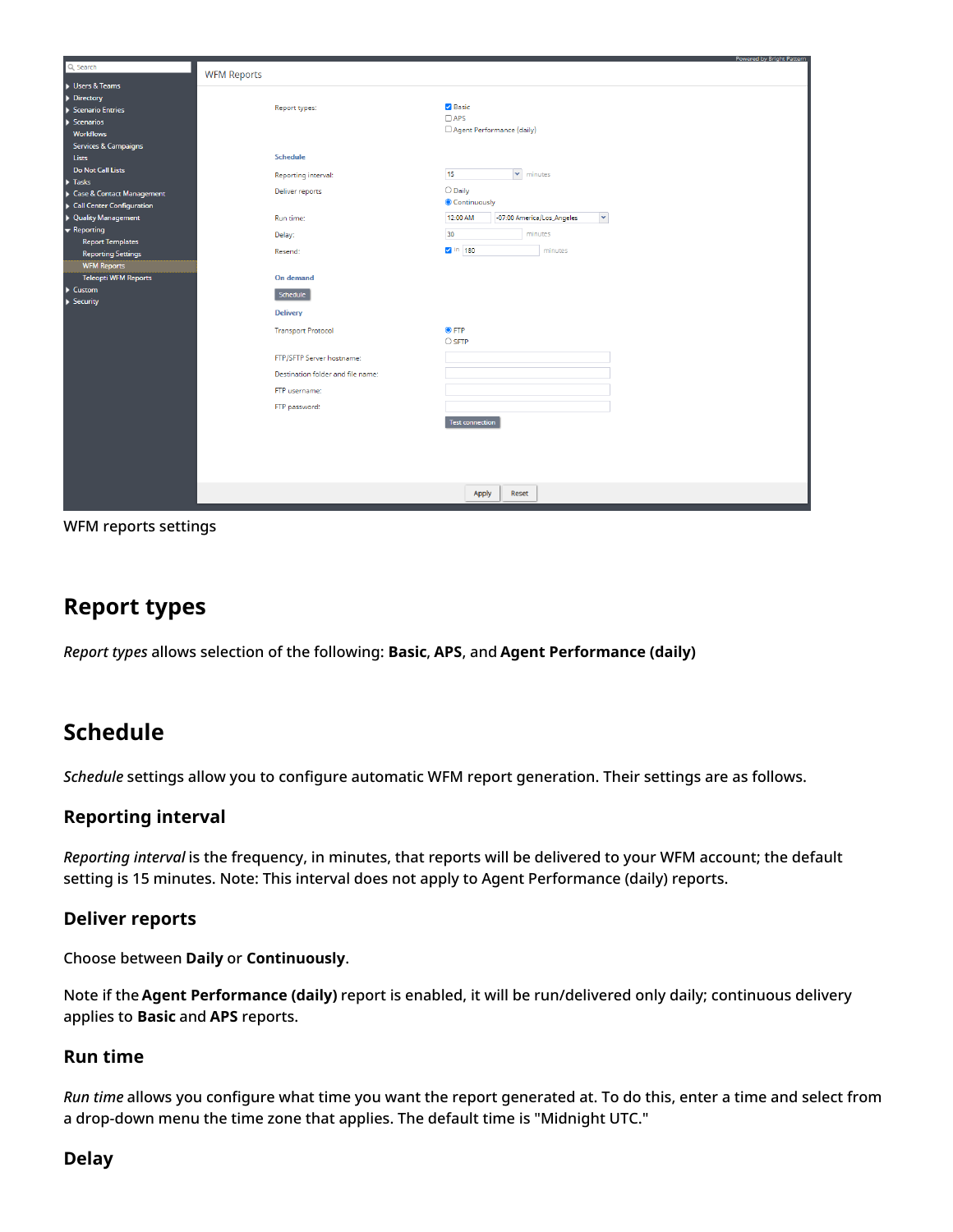The number of minutes to delay when delivering reports continuously (only available when you select "Continuously"; see above).

# <span id="page-11-0"></span>**Resend**

*Resend* allows you to configure a repeated transmission of selected WFM reports for each interval with a specified delay (i.e., in minutes). Reports will resend relative to the end of the reporting interval. Note that this setting is available only when you select "Continuously" (see above).

# <span id="page-11-1"></span>**On Demand**

*On Demand* settings allow you to generate WFM reports on an as-needed basis. Their settings are as follows.



WFM On Demand report settings

# <span id="page-11-2"></span>**Time frame**

*Time frame* allows you to select a date range which you would like the report to cover. You may choose from either a pre-determined period of time or a custom period. After you have selected the date range, you may configure an hour range in **[From/To](https://help.brightpattern.com/5.8:Contact-center-administrator-guide/Reporting/Overview/?action=html-localimages-export#From.2FTo)**. The time frame options are as follows:

- Today
- Yesterday
- This week
- Last week
- This month
- Last month
- Custom

Note: Weeks run from Sunday to Saturday.

# <span id="page-11-3"></span>**From/To**

*From/To* displays the date range selected in*Time frame*. If you change the dates manually, the time frame will change to **Custom**; you may also configure an hour range using the drop-down menus.

# <span id="page-11-4"></span>**Run at**

*Run at* allows you to schedule the reporting period configured here for a later time; select the date on the calendar and the hour on the drop-down menu.

# <span id="page-11-5"></span>**Delivery**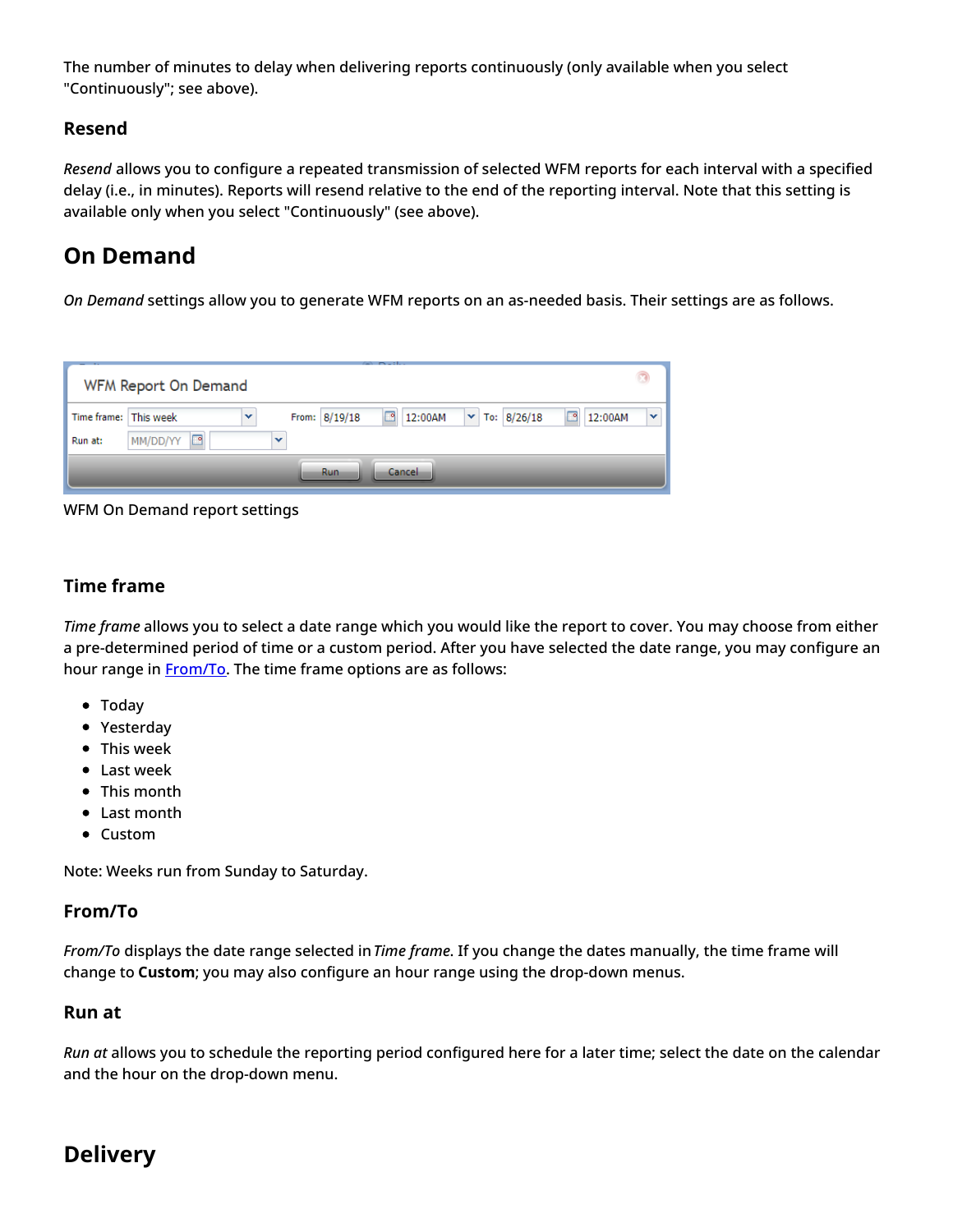*Delivery* is where you configure the destination of either the scheduled or on-demand reports.

# <span id="page-12-0"></span>**Transport Protocol**

Select **FTP** or **SFTP**. Note that the [corresponding](https://help.brightpattern.com/5.8:Contact-center-administrator-guide/EmailSettings#SMTP_Configuration) SMTP settings are configured on theEmail Settings > SMTP Configuration page.

# <span id="page-12-1"></span>**FTP/SFTP Server hostname**

Enter the *FTP/SFTP Server hostname* (e.g., "cust.anyftp.com").

### <span id="page-12-2"></span>**Destination and file folder name**

Specify the address of the destination folder and file name (e.g.,*50Reports/Report.csv* where *50Reports* is the destination folder and *Report* is the file name). Setting a generic file name will result in a set of files that contains the type of report, the generic name of the report, and a subsequent timestamp. (Example: basic\_Report\_20191128013000.csv)

### <span id="page-12-3"></span>**FTP Username**

Specify the FTP username (e.g., "demo@gmail.com").

### <span id="page-12-4"></span>**FTP Password**

Specify the FTP password.

### <span id="page-12-5"></span>**Test connection**

*Test connection* tests the connection of the FTP username and password.

# <span id="page-12-6"></span>**Teleopti WFM Reports**

Teleopti WFM reports are used to provide historical data to the Teleopti WFM application for workforce scheduling/forecasting.

Note that in order to generate Teleopti WFM reports, the WFM Reports feature must be enabled for your contact center by the service provider.

# <span id="page-12-7"></span>**Report Types**

*Report types* are the types of reports that may be generated:**Queue**, **Agent Performance**, and **Agent Queue**.

For more information about the data contained in these reports, please refer to Teleopti's specification titled "Prerequisites and information. Teleopti WFM integrations – standard historical data. Version 1.4."

Please note that Bright Pattern Contact Center permanently sets values of some fields in these reports to "0." This generally means that either the given parameter was confirmed not to be essential for the scheduling/forecasting functions, or that the corresponding functionality is not supported.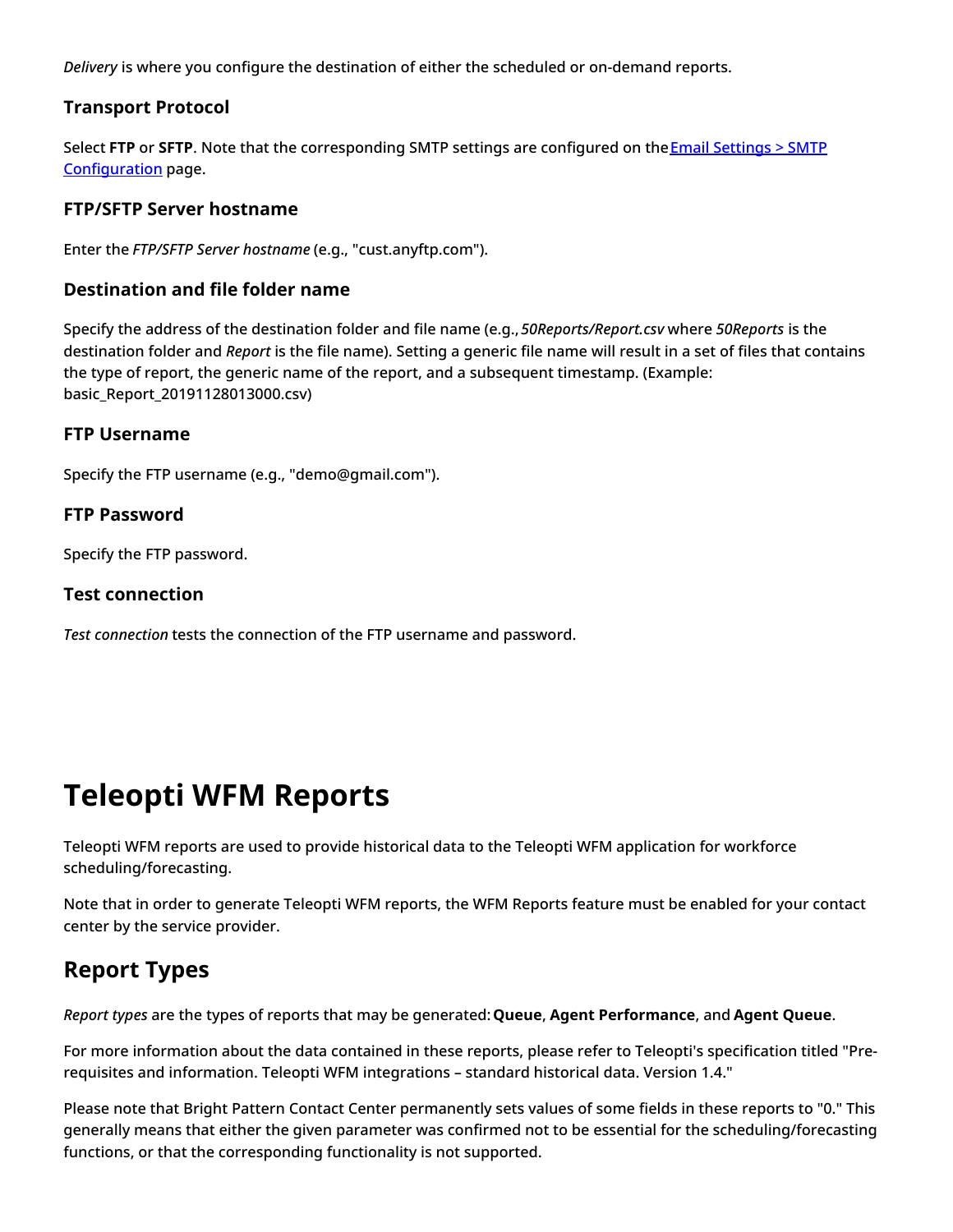# <span id="page-13-0"></span>**Schedule**

*Schedule* settings allow you to configure automatic Teleopti WFM report generation. The settings are as follows.

# <span id="page-13-1"></span>**Reporting interval**

The frequency, in minutes, that reports will be delivered via FTP/SFTP; the default setting is 15 minutes.

# <span id="page-13-2"></span>**Deliver reports**

Choose between **Daily** or **Continuously**.

# <span id="page-13-3"></span>**Run time**

Allows you to configure what time you want the report generated at. To do this, enter a time and select from a drop-down menu the time zone that applies. The default time is "Midnight UTC."

# <span id="page-13-4"></span>**On demand**

*On Demand* settings allow you to generate Teleopti WFM reports on an as-needed basis. Click **Schedule** to edit the Teleopti WFM On Demand report settings.

# <span id="page-13-5"></span>**Teleopti WFM On Demand report settings**

| WFM Report On Demand  |               |              |               |          |         |  |                             |              | $\mathbf{r}$ |
|-----------------------|---------------|--------------|---------------|----------|---------|--|-----------------------------|--------------|--------------|
| Time frame: This week |               | $\mathbf{v}$ | From: 8/19/18 | <b>P</b> | 12:00AM |  | $\triangledown$ To: 8/26/18 | 12:00AM<br>◚ | $\checkmark$ |
| Run at:               | r<br>MM/DD/YY | v            |               |          |         |  |                             |              |              |
|                       |               |              | <b>Run</b>    |          | Cancel  |  |                             |              |              |

Teleopti WFM On Demand report settings

#### <span id="page-13-6"></span>**Time frame**

Allows you to select a date range which you would like the report to cover. You may choose from either a predetermined period of time or a custom period. After you have selected the date range, you may configure an hour range in **From/To**.

The time frame options are as follows:

- Today
- Yesterday
- This week
- Last week
- This month
- Last month
- Custom

Note: Weeks run from Sunday to Saturday.

#### <span id="page-13-7"></span>**From/To**